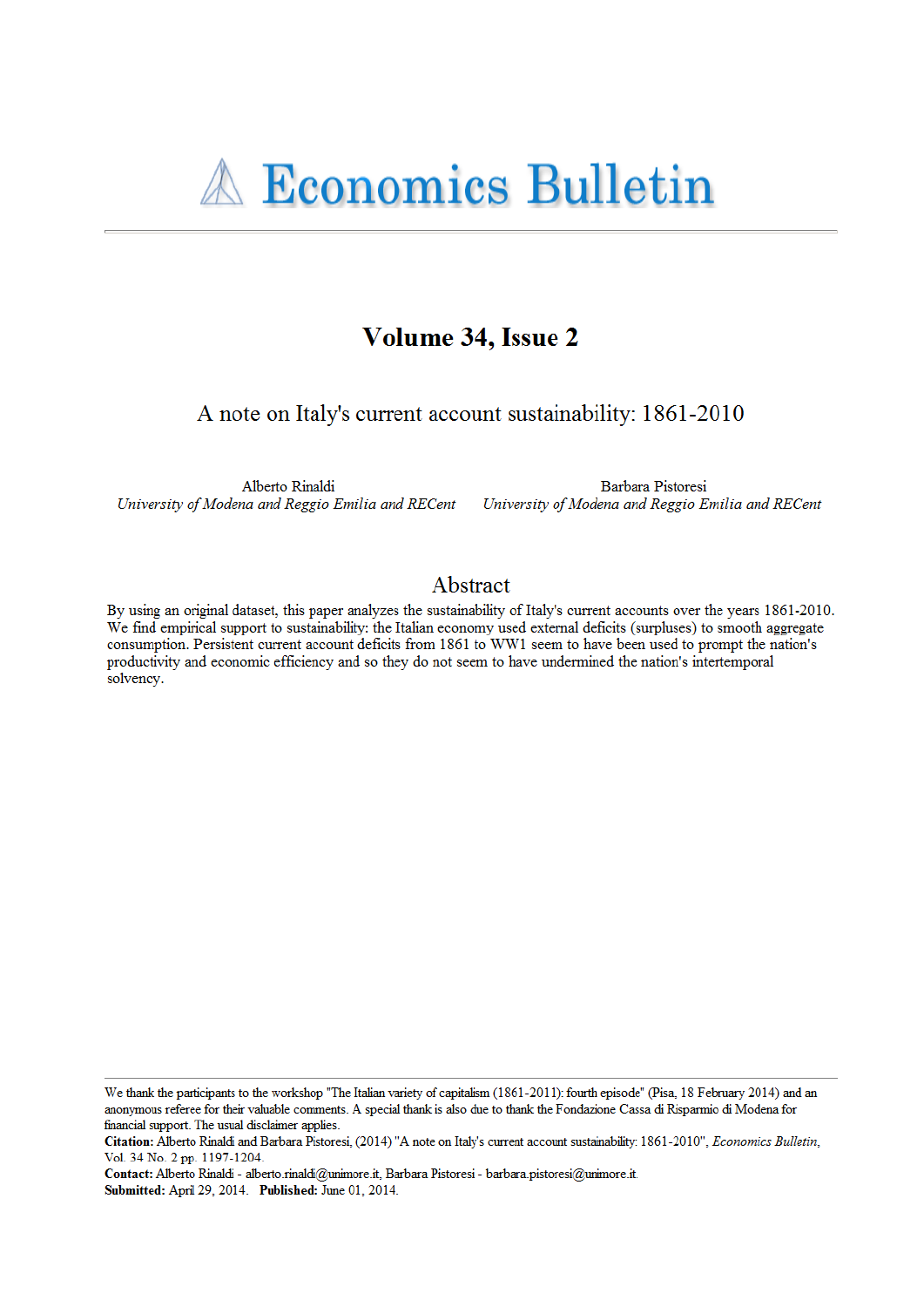## **1. Introduction**

The sustainability of current account (CA) has been receiving increasing attention because it represents an indicator of a country's economic performance. The sustainability of an external deficit in the long run is related to the solvency constraint of the economy. An economy is solvent in the long run when its present-value budget constraint holds, i.e., if the country can borrow to finance this deficit (Milesi-Ferretti and Razin 1996).

A well-known approach to deal with this issue is due to Thirlwall (1979). According to this view the balance of payments (BOP) acts as a constraint on GDP growth. This view assumes that exports are totally exogenous, determined by core country demand for the nation's products, while imports are a function of the nation's GDP. In this scenario, the CA balance is highly sensitive to the domestic rate of growth; if the rate exceeds some threshold level, the balance would be plunged into deficit. In the short run, this deficit can be financed by selling reserves or by importing capital. However, the only effective solution to a persistent CA deficit is a lower rate of growth.

In recent years, this Keynesian view has been superseded by the intertemporal approach to the CA. In this perspective, the CA derives from savings and investment decisions that are based on intertemporal considerations. The CA is an intertemporal phenomenon which smoothes the time profile of consumption in the face of shocks to output, investment, or government expenditures (Obstfeld and Rogoff 1995). According to this view, when current income deviates from its permanent level the economy finds optimal to borrow and lend in international markets in order to smooth consumption fluctuations. This generates CA deficits and surpluses. Such CA fluctuations respond to preferences for current over future consumption and viceversa and act as a buffer against shocks to economic fundamentals. Thus, in this optimization framework, CA deficits should not require policy intervention and do not necessarily curb economic growth. Attention must be paid to the sustainability of the external deficit, which depends on the economic structure of the country involved (i.e., the degree of openness, the levels of savings and investment, the health of the financial system), the composition of the CA balance and how deficits are financed (Milesi-Ferretti and Razin 1996). Thus, an ongoing CA deficit in a rapidly growing economy may be an indication that investment and growth are not unduly constrained by domestic saving capacity, facilitating the country's convergence to steady state levels of output and capital intensity. In this latter case, there is no reason why a prolonged CA deficit should constrain economic growth as it prompts capital accumulation, increased efficiency in the use of production factors and higher total factor productivity that generate additional export revenues, thereby enhancing intertemporal solvency (Sachs 1981).

Most of the empirical literature on CA focused on either developed countries, especially the high and growing US CA deficit (Trehan and Walsh 1991; Wu 2000; Edwards 2006; Chen 2011a) or developing countries (Kim et al. 2009; Bracke et al. 2010; Donoso and Martin 2013; Chen 2011b), over relatively short time spans, generally starting from the 1960s. By contrast, the analysis of the external imbalances in a long run perspective has attracted much less attention (Taylor 2002; Corbin 2004). The long run perspective is instead important because an economy may depart for several years from the long run steady state CA path even though external debt can be sustainable.

The aim of this paper is to contribute to fill this gap by analysing the sustainability of Italy's CA in the long run, from its political Unification in 1861 to 2010. We think Italy is a good case study because it is a late-comer which caught up with industrialization in the late  $19<sup>th</sup>$ century and then exhibited an excellent economic performance that enabled it to join the G-7 group in the 1970s. By focusing on a long time span of about 140 years, we analyse the sustainability of Italy's CA position across different stages of development, i.e., in the earlier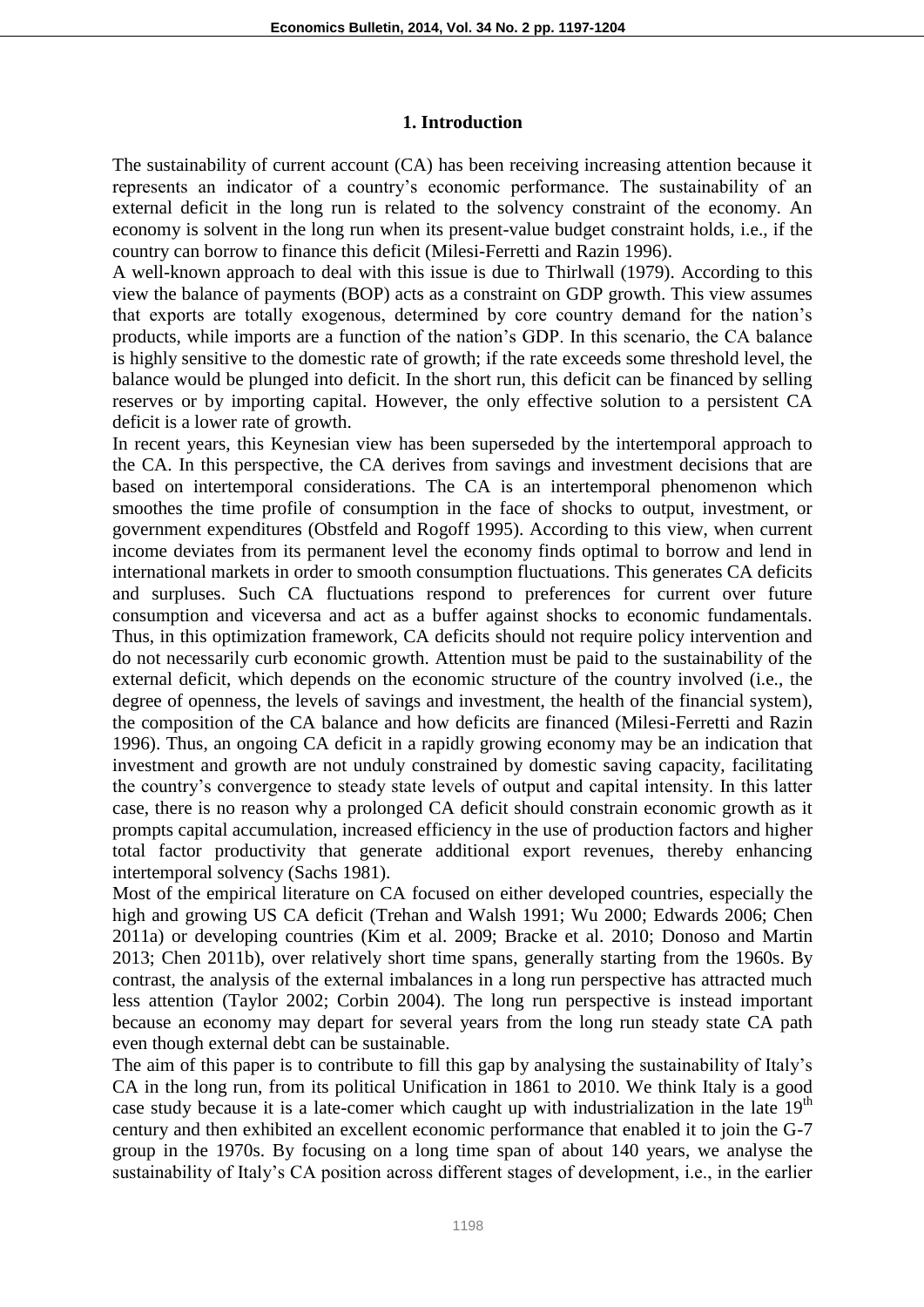stage when Italy was a developing economy and also in a later stage when it had become a developed economy.

By using an original dataset, this paper analyses Italy's CA sustainability by studying the statistical properties of the CA to GDP series. Non stationary behaviour of the CA implies that the country has violated its intertemporal budget constraint. As demonstrated by Trehan and Walsh (1991), the stationarity of the CA to GDP series is a sufficient condition for the intertemporal budget constraint to hold. Broadly speaking, stationarity is possible whether external deficits (or surpluses) are not too persistent over time.

Using integration, cointegration and Granger causation analysis we find the following results. CA to GDP series is stationary over the years 1861-2010, that is, the Italian economy satisfies its intertemporal external constraint in the long run by using the external deficits to smooth domestic consumption. Hence, these deficits were sustainable and did not slow down economic growth. However, we also find that this result is not robust for the shorter 1861- 1913 sub-period, when Italy was still a developing economy. By contrast, stationarity is confirmed for the later 1929-2010 and 1948-2010 sub-periods, i.e., when Italy had become a developed economy. We test whether CA deficits in the 1861-1913 years constrained economic growth by analysing the genesis of CA fluctuations, that is, whether the latter were generated by the dynamics of the GDP or by variations in capital inflows. The Granger causality supports for the second hypothesis. Italy's persistent CA deficits from Unification to WW1 seem to have been used to prompt the nation's productivity and economic efficiency and so they do not seem to have undermined the nation's intertemporal solvency.

The remainder of this paper is structured as follows. Section 2 describes our sources and data. Section 3 presents a theoretical model that implies a long run equilibrium between imports and exports and sets the statistical condition for the sustainability of the external deficits. This section also presents an econometric strategy to test the genesis of CA fluctuations in the years 1861-1913 and whether they constrained economic growth. Lastly, section 4 concludes.

#### **2. Sources and data**

Taylor (2002) and Corbin (2004) included Italy in their comparative analysis of the CA to GDP ratios in a sub-sample of Oecd countries from mid-19<sup>th</sup> century to the end of the  $20<sup>th</sup>$ century. These authors rely on the same dataset which – for the years 1861-1959 – uses the CA series produced by the Italian national statistical office (Istat 1957, 1986), while for the years from 1960 onwards it relies on the data provided by the Bank of Italy in the version published by World Bank (1994).

However, several objections were raised against the Istat CA series. Istat seems to have significantly overestimated the earnings of services, and especially of tourism. But, above all, Istat emigrants' remittances seem excessively variable. In fact, these estimates appear to be based on the gross *flow* of migrants, whereas remittances seem more reasonably tied to the savings by the *stock* of Italians abroad (Fenoaltea 2011). To tackle such criticism, Morys (2006) presented a new and more reliable series of Italy's BOP for the period 1868-1913. For the 1919-1931 years, a new series of Italy's BOP, which revised the Istat one, was presented by Falco (1995).

As to the GDP series, Taylor (2002) and Corbin (2004) rely on the so-called Istat-Fuà series, in the version published by Mitchell (1992). These estimates date back to the series that were originally presented by Istat (1957). However, this work lacked key series, details on methodology and sources, and an appropriate degree of skepticism about official statistical sources (Cohen and Federico 2001). These series were only partially improved by a team of scholars led by the economist Giorgio Fuà (Ercolani, 1969; Fuà, 1965, 1969; Vitali, 1969).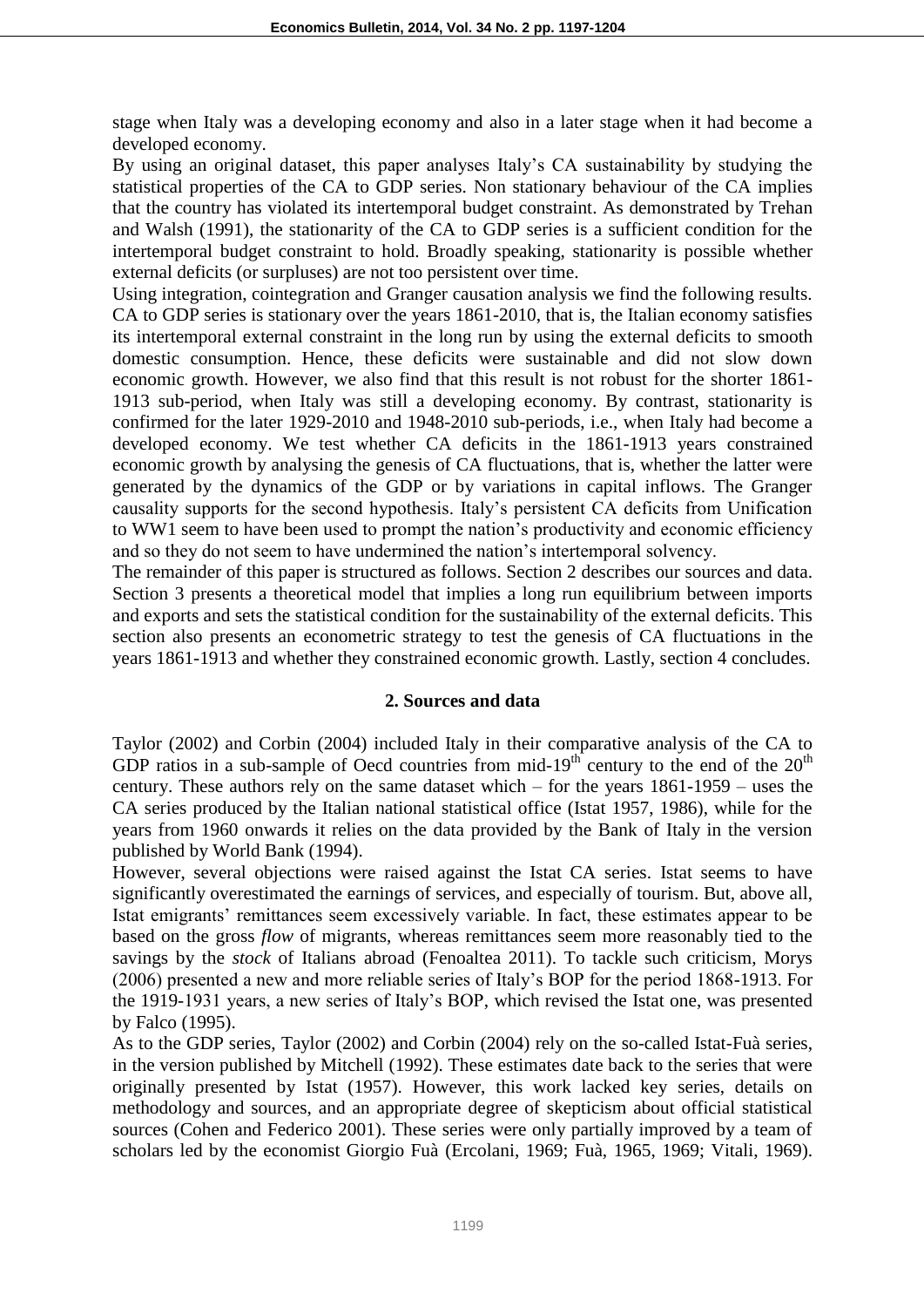Yet, the Fuà team did not attempt to rebuild the core of the work by Istat: the estimates of value added at current prices.

It was only on occasion of the  $150<sup>th</sup>$  anniversary of Italy's unification, celebrated in 2011, that the Bank of Italy presented a reconstruction of the national accounts, complete in both the production and expenditure sides, for the whole 150 years since unification (Baffigi 2011).

In this paper, we test the stationarity of Italy's CA to GDP ratio in the years 1861-2010 by using a new dataset which, for the CA, uses the Istat (1957) series for the years 1861-1867, 1914-1918, and 1932-46, the Morys (2006) series for the years 1868-1913, the Falco (1995) series for the years 1919-1931, and the Bank of Italy's series for the years from 1947 to 2010. The latter are taken from Masera (1970) and Banca d'Italia (2008, 2010) and the *Annuario Statistico Italiano* (Italy's statistical yearbook, 2001-2010). For the GDP, we use the new series that have been provided by the Bank of Italy for the  $150<sup>th</sup>$  anniversary of the nation's political unification (Baffigi 2011).

As anticipated in the Introduction, we also present an econometric strategy to test whether persistent CA deficits in the 1861-1913 sub-period constrained economic growth. On this purpose, following Fenoaltea (2011) we use his real rent series as a proxy of the Italian lira's real exchange rate and data on net capital stock in machinery and equipment drawn from Broadberry, Giordano and Zollino (2011).

## **3***.* **Testing the sustainability of CA unbalances**

Empirical literature focuses on the implication of the sustainability of CA unbalances (Hakkio and Rush 1991; Husted 1992; Gundlach and Sinn 1992). From the simple model of intertemporal budget constraint, Husted (1992) derives the following testable model

$$
Exp_t = \alpha + \beta Im p_t + \varepsilon_t
$$

where Exp and Imp are, respectively, the GDP's ratio of the exports of goods and services and the imports of goods and services plus net interest payments and net transfer payments. Hence, we define the CA balance as a ratio to GDP as  $CA/GDP = (Exp - Imp)$ . As showed by Trehan and Walsh (1991), the statistical stationarity of the CA series is a *sufficient* condition for the intertemporal budget constraint to hold. In terms of equation above, this implies a strong long run relationship between Exp and Imp, that is it requires  $\beta = 1$  and  $\varepsilon$ stationary. In other words, this condition requires the stationarity of the CA/GDP.

Now we perform unit root tests to determine the univariate properties of the Italian CA/GDP. Table 1 summarizes the final outcomes for the ADF (OLS/GLS) and KPSS tests. For the whole period 1861-2010, we strongly reject the hypothesis of non stationarity in the ADF tests, while we accept the null of stationarity in the KPSS tests<sup>1</sup>: Italy's CA to GDP ratio is stationary, that is its deviations from the long run equilibrium due to exogenous shocks to imports and/or exports are only temporary. Hence, in the long run the Italian intertemporal budget constraint holds.<sup>2</sup> However, the nation's solvency may not hold in the short run, that is over shorter time spans. The stationarity is confirmed for the 1929-2010 and 1948-2010 subperiods, whereas in the 1861-1913 years CA/GDP is not stationary due to persistent deficits in the 1860s, in the 1880s and in the five years prior to WW1.

 $\overline{a}$ 

<sup>&</sup>lt;sup>1</sup> The null of the ADF tests is non stationary series (unit root), while the null of the KPSS is stationary series. Hence, if both reject their nulls then we have no confirmation, but if test ADF rejects the null but test KPSS does not (or viceversa) we have confirmation. The detailed results for these tests are available on request.

<sup>&</sup>lt;sup>2</sup> Margani and Ricciuti (2009) – using a different dataset – find a similar result of stationarity for Italy's trade balance series in the years 1861-2004.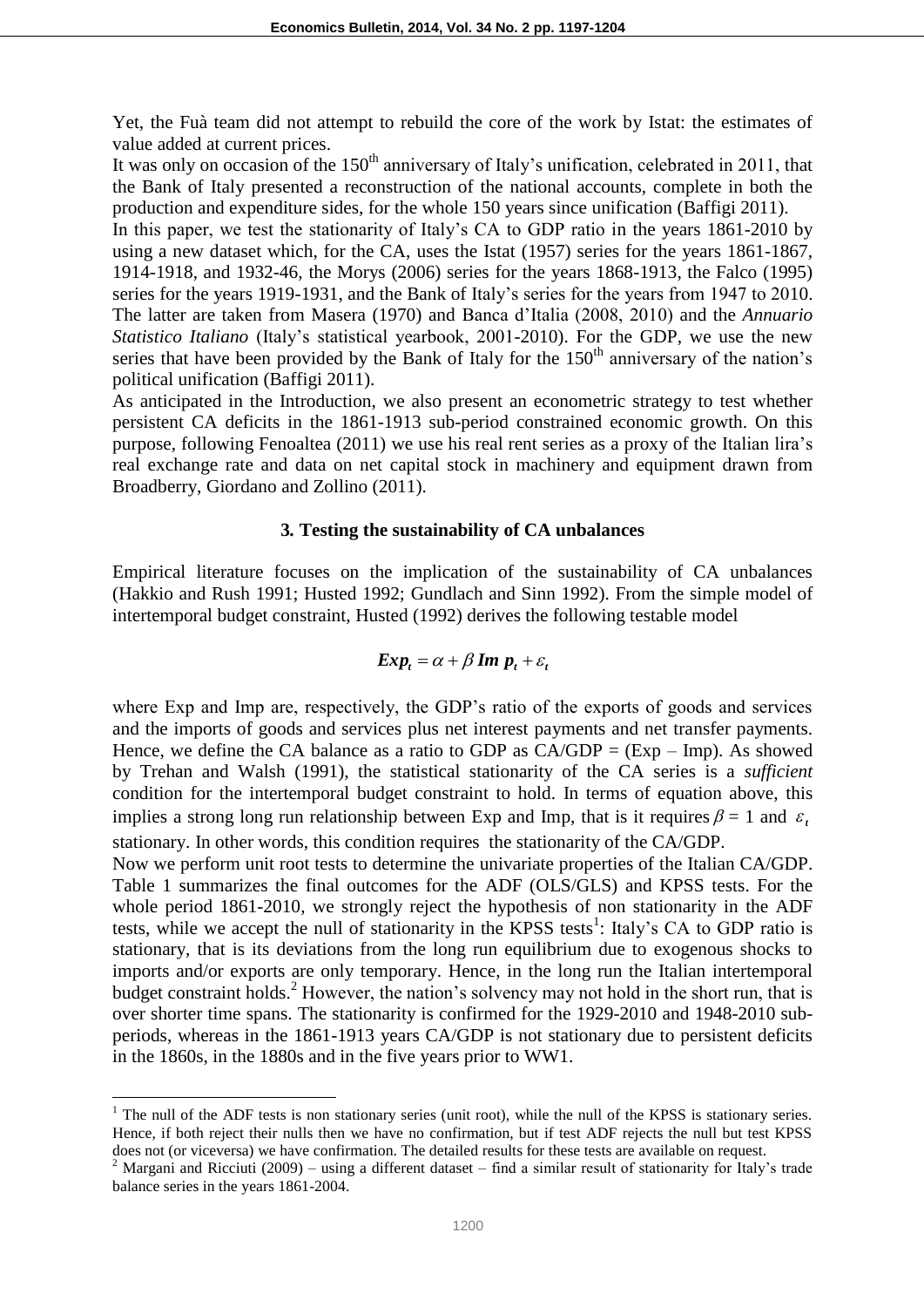Persistent external deficits could constrain economic growth because increasing the interest rates the nation has to pay to attract foreign capital, and they could impose an excessive burden on future generations increasing interest payments and lowering the standard of living. However, Fenoaltea (2011) suggests that Italy's external deficits in the years 1860- 1913 were determined by capital inflows. They financed imports of machinery, technology and raw materials boosting productivity and exports. These in turn prompted CA readjustment and did not curb economic growth.

Hence, a CA temporary disequilibrium appears because the nation imports more capital than before. As a result, the real exchange rate rises (as the currency appreciates, or the domestic price level increases relative to the foreign one). This surge in the real exchange rate in turn increases the CA deficit.

| <b>Variable</b>                        | machinery and equipment (rogs), real investment in machinery and equipment (rogs)<br>Degree of integration | Degree of integration        | – А бишшаі у<br>Degree of integration                          |  |  |  |
|----------------------------------------|------------------------------------------------------------------------------------------------------------|------------------------------|----------------------------------------------------------------|--|--|--|
|                                        | from the ADF test - OLS                                                                                    | from the ADF test - GLS      | from the KPSS test                                             |  |  |  |
| Current Account: 1861-2010, N = 139.   |                                                                                                            |                              |                                                                |  |  |  |
|                                        |                                                                                                            |                              |                                                                |  |  |  |
| CA/GDP                                 | ADF $(0)$ : $I(0)$                                                                                         | ADF $(0)$ : $I(0)$           | ADF $(0)$ : $I(0)$                                             |  |  |  |
| CA/GDP                                 | $ADF(1)$ : $I(0)$                                                                                          | $ADF(1)$ : $I(0)$            | $ADF(1)$ : $I(0)$                                              |  |  |  |
| CA/GDP                                 | ADF $(4)$ : I(0)                                                                                           | ADF(4): $I(0)$               | ADF $(4)$ : I(0)                                               |  |  |  |
| Current Account: $1861-1913$ , N = 52. |                                                                                                            |                              |                                                                |  |  |  |
| CA/GDP                                 | ADF(0): $I(0)/I(1)$                                                                                        | ADF(0): $I(0)$               | ADF $(0)$ : $I(0)$                                             |  |  |  |
| CA/GDP                                 | ADF(1): $I(0)/I(1)$                                                                                        | ADF(1): $I(0)/I(1)$          | ADF $(1)$ : I $(1)$                                            |  |  |  |
| CA/GDP                                 | ADF(4): $I(1)$                                                                                             | ADF(4): $I(1)$               | ADF(4): $I(0)$                                                 |  |  |  |
| $\Delta$ (CA/GDP)                      | ADF(0), ADF(1): I(0)                                                                                       | ADF(0), ADF(1): I(0)         | $\overline{\text{ADF}(0)}$ , $\overline{\text{ADF}(1)}$ : I(0) |  |  |  |
| Current Account: 1929-2010, $N = 72$ . |                                                                                                            |                              |                                                                |  |  |  |
| CA/GDP                                 | ADF(0): $I(0)$                                                                                             | ADF $(0)$ : $I(0)$           | ADF $(0)$ : $I(0)$                                             |  |  |  |
| CA/GDP                                 | $ADF(1)$ : $I(0)$                                                                                          | ADF $(1)$ : $I(0)$           | $ADF(1)$ : $I(0)$                                              |  |  |  |
| CA/GDP                                 | ADF $(4)$ : I(0)                                                                                           | ADF $(4)$ : $I(0)$           | ADF $(4)$ : $I(0)$                                             |  |  |  |
| Current Account: $1948-2010$ , N = 55. |                                                                                                            |                              |                                                                |  |  |  |
| CA/GDP                                 | ADF $(0)$ : $I(0)$                                                                                         | ADF $(0)$ : $I(0)$           | ADF $(0)$ : $I(0)$                                             |  |  |  |
| CA/GDP                                 | ADF $(1)$ : $I(0)$                                                                                         | ADF $(1)$ : $I(0)$           | ADF $(1)$ : $I(0)$                                             |  |  |  |
| CA/GDP                                 | ADF $(4)$ : $I(0)$                                                                                         | ADF(4): $I(0)$               | ADF $(4)$ : $I(0)$                                             |  |  |  |
| Other variables: 1861-1913, $N = 52$ . |                                                                                                            |                              |                                                                |  |  |  |
| $\mathcal E$                           | $ADF(0)$ : $I(1)$                                                                                          | ADF $(0)$ : I(1)             | ADF $(0)$ : I $(1)$                                            |  |  |  |
| $\overline{\mathcal{E}}$               | ADF $(1)$ : $I(1)$                                                                                         | ADF $(1)$ : I $(1)$          | ADF $(1)$ : $I(1)$                                             |  |  |  |
| $\mathcal E$                           | I(1)                                                                                                       | I(1)                         | I(1)                                                           |  |  |  |
| $\overline{\Delta \mathcal{E}}$        | I(0)                                                                                                       | I(0)                         | I(0)                                                           |  |  |  |
| Lreal KE                               | $ADF(0)$ : $I(1)$                                                                                          | $ADF(0)$ : $I(1)$            | $ADF(0)$ : $I(1)$                                              |  |  |  |
| <b>Lreal KE</b>                        | ADF $(1)$ : $I(1)$                                                                                         | ADF $(1)$ : $I(1)$           | ADF $(1)$ : $I(1)$                                             |  |  |  |
| Lreal KE                               | ADF(4): $I(0)I(1)$                                                                                         | ADF(4): $I(0)I(1)$           | ADF(4): $I(0)I(1)$                                             |  |  |  |
| $\Delta$ Lreal KE                      | $ADF(0)$ , $ADF(1)$ : $I(0)$                                                                               | $ADF(0)$ , $ADF(1)$ : $I(0)$ | $ADF(0)$ , $ADF(1)$ : $I(0)$                                   |  |  |  |

Table 1. Stationarity of the Italian current account to GDP ratio, real exchange rate, real capital stock in machinery and equipment (logs), real investment in machinery and equipment (logs) – A summary

*Notes:* I(0) means stationary series (no unit root is present). I(1) means non stationary series (i.e presence of at least one unit root). The null of the ADF tests is non stationary series (unit root) while the null of the KPSS is stationary series. See Dickey and Fuller (1979) and Kwiatkowski et al.

The Fenoaltea's argument can be tested by using a F test strategy as suggested by Granger causation analysis. Our variables of interest are I(1) and not cointegrated, hence this strategy is performed on ADL models as outlined in table  $2<sup>3</sup>$ 

 $\overline{a}$ 

<sup>&</sup>lt;sup>3</sup> If cointegration exists ECM models instead of ADL models must be used to take into account long run equilibria. Results on cointegration among the levels of these series are in Pistoresi Rinaldi (2013).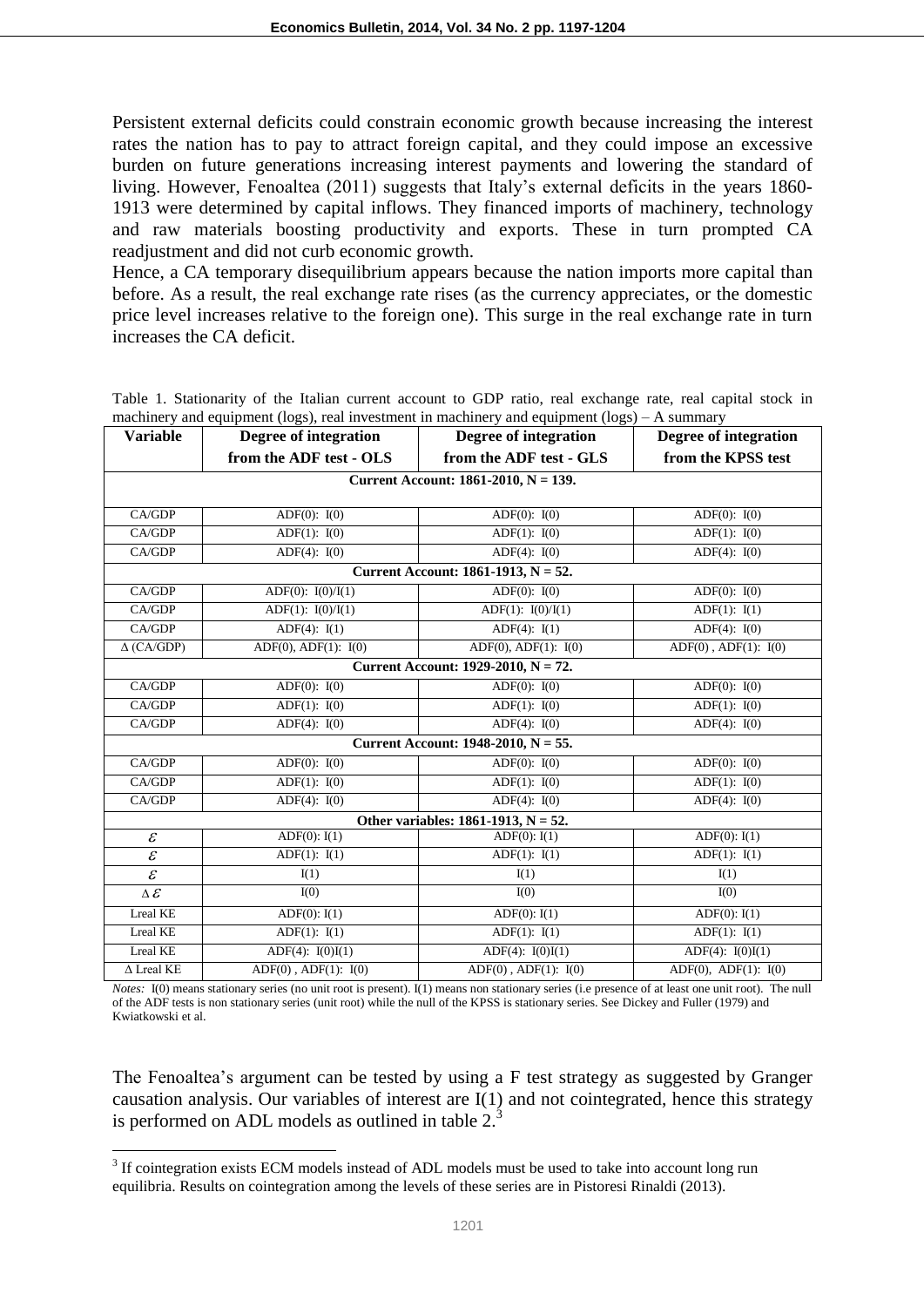From all the specifications in Table 2, the exogeneity of the real exchange rate strongly emerges: changes in CA/GDP and in real capital stock in machinery and equipment do not (Granger) cause variations in real exchange rate, while we find unidirectional Granger causation from real exchange rate to the CA to GDP ratio. Italy's persistent external deficits in the years 1861-1913 were determined by capital inflows and not by impulses that rose in the market for goods. We also find unidirectional Granger causation from the CA/GDP variations to real capital stock in machinery and equipment dynamics variations. In brief, our results seem to suggest that Italy's external deficits in the years 1861-1913 were determined by capital inflows, that were used to fund imports that increased the real capital stock in machinery and equipment, thereby prompting productivity and economic efficiency. Thus, they do not seem to have undermined the nation's intertemporal solvency.

Table 2. Current account to GDP ratio, real exchange rate and real capital stock in machinery and equipment (logs)- Granger causality – 1861-1913

| <b>Specification 1:</b>                                                                                                                                                                             |                                                 |                              |                                            |                                                                      |  |  |  |
|-----------------------------------------------------------------------------------------------------------------------------------------------------------------------------------------------------|-------------------------------------------------|------------------------------|--------------------------------------------|----------------------------------------------------------------------|--|--|--|
| $\Delta CA / GDP_t = \alpha + \beta_1 \Delta (CA / GDP)_{t-1} +  + \delta_1 \Delta \varepsilon_{t-1} +  + \gamma_1 \Delta L real K E_{t-1} +  + \eta_t$                                             |                                                 |                              |                                            |                                                                      |  |  |  |
|                                                                                                                                                                                                     | $\bm{H}_{\,0}$ : the past does not matter       | $F$ test – p-value           | Outcome                                    | <b>Causality Conclusion</b>                                          |  |  |  |
| ADL(1,1)                                                                                                                                                                                            | $\boldsymbol{H}_0$ : $\gamma_1 = 0$             | $p$ -value = 0.29            | Fail to reject $H_0$                       | Changes in KE growth do not cause<br>CA/GDP variations               |  |  |  |
| ADL(2,2)                                                                                                                                                                                            | $H_0: \gamma_1 = \gamma_2 = 0$                  | $p$ -value = 0.57            | Fail to reject $H_{\scriptscriptstyle{0}}$ | Changes in KE growth do not cause<br>CA/GDP variations               |  |  |  |
| ADL(1,1)                                                                                                                                                                                            | $H_0$ : $\delta_1 = 0$                          | $p-value = 0.10$             | Reject $\boldsymbol{H}_{0}$ (10%)          | Changes in exchange rate cause<br>CA/GDP variations                  |  |  |  |
| ADL(2,2)                                                                                                                                                                                            | $\boldsymbol{H}_0$ : $\delta_1 = \delta_2 = 0$  | $p-value = 0.07$             | Reject $\boldsymbol{H}_{0}$ (10%)          | Changes in exchange rate cause<br>CA/GDP variations                  |  |  |  |
| <b>Specification 2:</b>                                                                                                                                                                             |                                                 |                              |                                            |                                                                      |  |  |  |
| $\Delta \text{L} \text{real} \text{KE}_{t} = \alpha + \beta_1 \Delta (CA / GDP)_{t-1} +  + \delta_1 \Delta \varepsilon_{t-1} +  + \gamma_1 \Delta \text{L} \text{real} \text{KE}_{t-1} +  + \eta_t$ |                                                 |                              |                                            |                                                                      |  |  |  |
|                                                                                                                                                                                                     | $H_{\alpha}$ : the past does not matter         | $F$ test – p-value           | Outcome                                    | <b>Causality Conclusion</b>                                          |  |  |  |
| ADL(1,1)                                                                                                                                                                                            | $H_0: \beta_1 = 0$                              | $\overline{p}$ -value = 0.08 | Reject $\boldsymbol{H}_0$ (10%)            | Changes in CA/GDP cause KE<br>growth                                 |  |  |  |
| ADL(2,2)                                                                                                                                                                                            | $H_0: \beta_1 = \beta_2 = 0$                    | $p-value = 0.00$             | Reject $H_{\alpha}$                        | Changes in CA/GDP cause KE<br>growth                                 |  |  |  |
| ADL(1,1)                                                                                                                                                                                            | $\boldsymbol{H}_0$ : $\delta_1 = 0$             | $p$ -value = 0.50            | Fail to reject $H_{\scriptscriptstyle{0}}$ | Changes in exchange rate do not<br>cause KE growth                   |  |  |  |
| ADL(2,2)                                                                                                                                                                                            | $\boldsymbol{H}_0$ : $\delta_1 = \delta_2 = 0$  | $p-value = 0.63$             | Fail to reject $H_{\alpha}$                | Changes in exchange rate do not<br>cause KE growth                   |  |  |  |
|                                                                                                                                                                                                     |                                                 |                              |                                            |                                                                      |  |  |  |
| Specification 3: $\Delta \varepsilon_t = \alpha + \beta_1 \Delta (CA / GDP)_{t-1} +  + \delta_1 \Delta \varepsilon_{t-1} +  + \gamma_1 \Delta L real KE_{t-1} +  + \eta_t$                          |                                                 |                              |                                            |                                                                      |  |  |  |
|                                                                                                                                                                                                     | $\boldsymbol{H}_{0}$ : the past does not matter | $F$ test – p-<br>value       | Outcome                                    | <b>Causality Conclusion</b>                                          |  |  |  |
| ADL(1,1)                                                                                                                                                                                            | $\boldsymbol{H}_0: \boldsymbol{\beta}_1 = 0$    | $p$ -value =<br>0.72         | Fail to reject $H_0$                       | Changes in CA/GDP does not cause<br>exchange<br>rate variations      |  |  |  |
| ADL(2,2)                                                                                                                                                                                            | $H_0: \beta_1 = \beta_2 = 0$                    | $p$ -value =<br>0.99         | Fail to reject $H_0$                       | Changes in CA/GDP does not cause<br>exchange rate variations         |  |  |  |
| ADL(1,1)                                                                                                                                                                                            | $\boldsymbol{H}_0$ : $\gamma_1 = 0$             | $p-value =$<br>0.24          | Fail to reject $H_0$                       | Changes in KE growth <i>do not cause</i><br>exchange rate variations |  |  |  |
| ADL(2,2)                                                                                                                                                                                            | $H_0: \gamma_1 = \gamma_2 = 0$                  | $p-value =$<br>0.87          | Fail to reject $H_0$                       | Changes in KE growth do not cause<br>exchange rate variations        |  |  |  |

*Notes*: Robust standard errors estimation.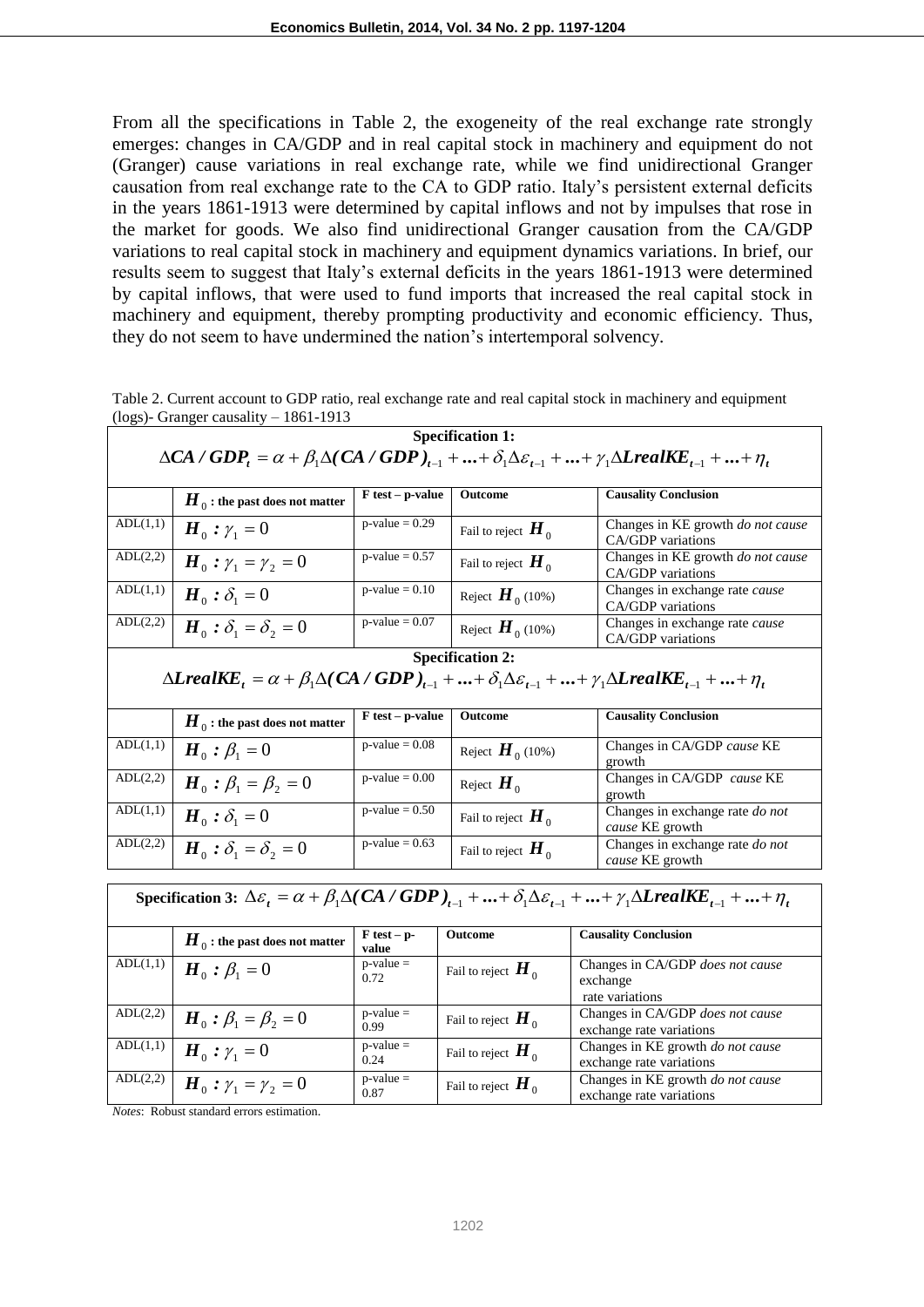#### *4.* **Conclusions**

This paper shows that the Italian CA to GDP series is stationary over the period 1861-2010, that is, the Italian economy satisfies its intertemporal external constraint by using the external deficits (or surpluses) to smooth domestic consumption.

We also find that this result is not robust for the shorter 1861-1913 sub-period, when Italy was still a developing economy, due to persistent CA deficits in the 1860s, in the 1880s and in the five years prior to WW1. We find that these CA persistent deficits seem to have been used to fund imports that increased the real capital stock in machinery and equipment, thereby prompting productivity and economic efficiency. Thus, they do not seem to have undermined the nation's intertemporal solvency.

#### **References**

Baffigi, A. (2011) "Italian National Accounts, 1861-2011" Quaderni di Storia Economica (Economic History Working Papers) 18 Banca d'Italia: Rome.

Banca d'Italia (2008) "Supplementi al Bollettino Statistico. Indicatori monetari e finanziari. Bilancia dei pagamenti. Ricostruzione storica e revisione per gli anni 1970-1996 del conto corrente della bilancia dei pagamenti italiana" Nuova serie Anno XVIII Numero speciale Banca d'Italia: Rome.

Banca d'Italia (2010) *Bilancia dei pagamenti 1996-2000*, Banca d'Italia: Rome.

Bracke, T., M. Bussiere, M Fidora and R. Straub (2010) "A Framework for Assessing Global Imbalances" *The World Economy* **34**, 1140-1174.

Broadberry, S., C. Giordano and F. Zollino (2011) "A Sectoral Analysis of Italy's Development 1861-2011" Quaderni di Storia Economica (Economic History Working Papers) 20 Banca d'Italia: Rome.

Chen, S.W. (2011a) "Current Account Deficits and Sustanaibility: Evidence from the OECD countries" *Economic Modelling* **28**, 1455-1465.

Chen, S.W. (2011b) "Are Current Account Deficits Really Sustainable in the G-7Countries?" *Japan and the World Economy* **23**, 190-201.

Corbin, A. (2004) "Capital mobility and adjustment of the current account imbalances: a bounds testing approach to cointegration in 12 countries (1880-2001)" *International Journal of Finance and Economics* **9**, 257- 276.

Dickey, D.A. and W.A. Fuller (1979) "Distribution of The Estimators for Autoregressive Time Series with a Unit Root" *Journal of American Statistical Association* **74**, 427-431.

Donoso, V. and V. Martin (2013) "Current Account Sustanaibility in Latin America" *The Journal of International Trade & Economic Development* **22**, 1-19**.** 

Edwards, S. (2006) "The U.S. current account deficit: Gradual correction or abrupt adjustment?" *Journal of Policy Modeling* **28**, 629–643.

Falco, G.C. (1995) "La bilancia dei pagamenti italiana. 1914-1931" in *Ricerche per la storia della Banca d'Italia, vol. 6*, by G.M. Rey, Ed., Laterza: Rome-Bari, 3-264.

Fenoaltea, S. (2011) *The Reinterpretation of Italian Economic History: From Unification to the Great War*, Cambridge University Press: Cambridge.

Gundlach, E.,and S. Sinn (1992) "Unit root tests of the current account balance: implications for international capital mobility" *Applied Economics* **24**, 617-625.